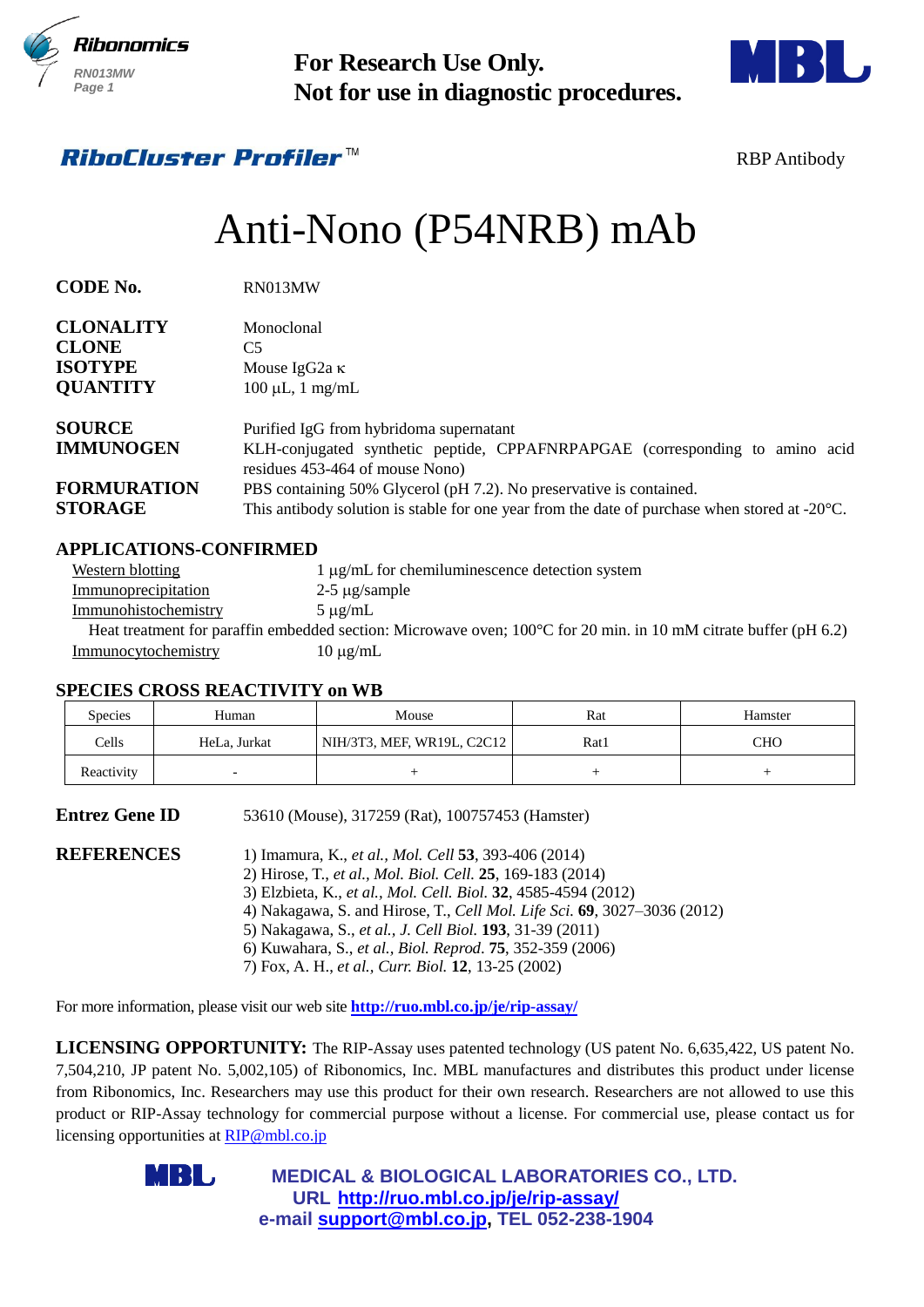### **RELATED PRODUCTS**

| RIP-Assay Kit |                            |
|---------------|----------------------------|
| RN1001        | RIP-Assay Kit              |
| RN1005        | RIP-Assay Kit for microRNA |

RIP-Certified Antibody

| RN001P        | Anti-EIF4E pAb                    |
|---------------|-----------------------------------|
| RN002P        | Anti-EIF4G1 pAb                   |
| RN003P        | Anti-EIF4G2 pAb                   |
| RN004P        | Anti-ELAVL1 (HuR) pAb             |
| RN005P        | Anti-ELAVL2 (HuB) pAb             |
| RN006P        | Anti-ELAVL3 (HuC) pAb             |
| <b>RN007P</b> | Anti-IGF2BP1 (IMP1) pAb           |
| <b>RN008P</b> | Anti-IGF2BP2 (IMP2) pAb           |
| RN009P        | Anti-IGF2BP3 (IMP3) pAb           |
| RN010P        | Anti-MSI1 (Musashi1) pAb          |
| RN011P        | Anti-PTBP1 pAb                    |
| RN012P        | Anti-STAU1 pAb                    |
| RN013P        | Anti-STAU2 pAb                    |
| RN014P        | Anti-TIA1 pAb                     |
| <b>RN015P</b> | Anti-YBX1 pAb                     |
| <b>RN016P</b> | Anti-FMR1 pAb                     |
| <b>RN017P</b> | Anti-FXR1 pAb                     |
| <b>RN018P</b> | Anti-FXR2 pAb                     |
| RN019P        | Anti-HNRNPK pAb                   |
| RN020P        | Anti-ILF3 pAb                     |
| <b>RN021P</b> | Anti-KHDRBS1 pAb                  |
| <b>RN022P</b> | Anti-PABPC4 pAb                   |
| RN024P        | Anti-PCBP1 pAb                    |
| RN025P        | Anti-PCBP2 pAb                    |
| <b>RN026P</b> | Anti-PUM1 pAb                     |
| <b>RN027P</b> | Anti-PUM2 pAb                     |
| <b>RN028P</b> | Anti-EIF2C1 (AGO1) pAb            |
| RN032P        | Anti-CIRBP pAb                    |
| RN033P        | Anti-TNRC6A (GW182) pAb           |
| RN037P        | Anti-AUH pAb                      |
| RN038P        | Anti-CPEB1 pAb                    |
| <b>RN041P</b> | Anti-KHDRBS2 (SLM1) pAb           |
| <b>RN045P</b> | Anti-SLBP pAb                     |
| <b>RN001M</b> | Anti-IGF2BP1 (IMP1) mAb (6H6)     |
| RN003M        | Anti-EIF2C2 (AGO2) mAb (1B1-E2H5) |
| <b>RN004M</b> | Anti-Ribosomal P0/P1/P2 mAb (9D5) |
| <b>RN005M</b> | Anti-EIF2C2 (AGO2) mAb (2A8)      |
| <b>RN006M</b> | Anti-EIF4E mAb (C107-3-5)         |
| <b>RN007M</b> | Anti-ELAVL1 (HuR) mAb (C67-1)     |
| <b>RN009M</b> | Anti-PABPC1 mAb (10E10)           |

#### RBP Antibody

RBP Antibody works on WB and /or IP, but not certified for working on RIP-Assay.

| RN012MW | Anti-Coil (Coilin) mAb (#4) |
|---------|-----------------------------|
| RN013MW | Anti-Nono (P54NRB) mAb (C5) |
| RN014MW | Anti-SFPQ (PSF) mAb (C23)   |
| RN015MW | Anti-PSPC1 (PSP1) mAb (1L4) |
| RN023PW | Anti-PABPN1 pAb             |
| RN042PW | Anti-MBNL1 pAb              |
| RN043PW | Anti-NOVA1 (Human) pAb      |
| RN044PW | Anti-NOVA2 (Human) pAb      |
| RN047PW | Anti-PTBP2 pAb              |

| RN052PW | Anti-HNRNPC pAb                 |
|---------|---------------------------------|
| RN057PW | Anti-TARBP1 pAb                 |
| RN058PW | Anti-TARBP2 pAb                 |
| RN060PW | Anti-HNRNPD (AUF1) pAb          |
| RN061PW | Anti-HNRNPA0 pAb                |
| RN062PW | Anti-DGCR8 pAb                  |
| RN063PW | Anti-DHX9 pAb                   |
| RN064PW | Anti-FUSIP1 pAb                 |
| RN065PW | Anti-KHSRP pAb                  |
| RN066PW | Anti-KIAA0020 pAb               |
| RN067PW | Anti-PPP1R10 pAb                |
| RN068PW | Anti-PPP1R8 pAb                 |
| RN069PW | Anti-RBM14 pAb                  |
| RN075PW | Anti-PPARGC1B pAb               |
| RN076PW | Anti-PPRC1 pAb                  |
| RN077PW | Anti-SMN1 pAb                   |
| RN078PW | Anti-SMNDC1 pAb                 |
| RN079PW | Anti-SRSF7 (9G8) pAb            |
| RN080PW | Anti-SRSF3 (SRp20) pAb          |
| RN081PW | Anti-SRSF9 (SRp30c) pAb         |
| RN082PW | Anti-SRSF5 (SRP40) pAb          |
| RN083PW | Anti-AQR (IBP160) pAb           |
| RN084PW | Anti-SRRM1 (SRM160) pAb         |
| RN085PW | Anti-U2AF1 pAb                  |
| RN086PW | Anti-U2AF2 pAb                  |
| RN087PW | Anti-ALYREF (THOC4) pAb         |
| RN088PW | Anti-NXF1 (TAP) pAb             |
| RN089PW | Anti-MAGOH pAb                  |
| RN090PW | Anti-DDX21 pAb                  |
| RN091PW | Anti-DDX23 pAb                  |
| RN092PW | Anti-NONO (P54NRB) pAb          |
| RN093PW | Anti-PRPF4 pAb                  |
| RN094PW | Anti-PRPF8 pAb                  |
| RN095PW | Anti-SNRNP200 pAb               |
| RN096PW | Anti-SNRNP40 pAb                |
| RN097PW | Anti-SNRNP70 pAb                |
| RN100PW | Anti-EXOSC5 (RRP46) (Human) pAb |
| RN101PW | Anti-FBL (Fibrillarin) pAb      |
| RN102PW | Anti-GEMIN2 (Human) pAb         |
| RN103PW | Anti-NCBP1 (CBP80) pAb          |
| RN106PW | Anti-SFPQ (PSF) pAb             |
| RN107PW | Anti-TARDBP (TDP-43) pAb        |
| RN109PW | Anti-XRN1 (Human) pAb           |
|         |                                 |
| RN113PW | Anti-DHX36 (RHAU) pAb           |
| RN114PW | Anti-HNRNPA1 pAb                |
| RN116PW | Anti-DDX39B (UAP56) pAb         |
| RN117PW | Anti-CCAR2 (DBC1) pAb           |
| RN121PW | Anti-FTO (Human) pAb            |
|         |                                 |
| M019-3  | Anti-Nucleolin mAb (4E2)        |
| K0196-3 | Anti-PML (Mouse) mAb (36-1-104) |
| M041-3  | Anti-PML (Human) mAb (1B9)      |
| PM001   | Anti-PML (Human) pAb            |
| PM064   | Anti-Lamin B1 pAb               |

For the latest information of RiboCluster Profiler™, please visit our website at [http://ruo.mbl.co.jp/je/rip-assay/](https://ruo.mbl.co.jp/je/rip-assay/)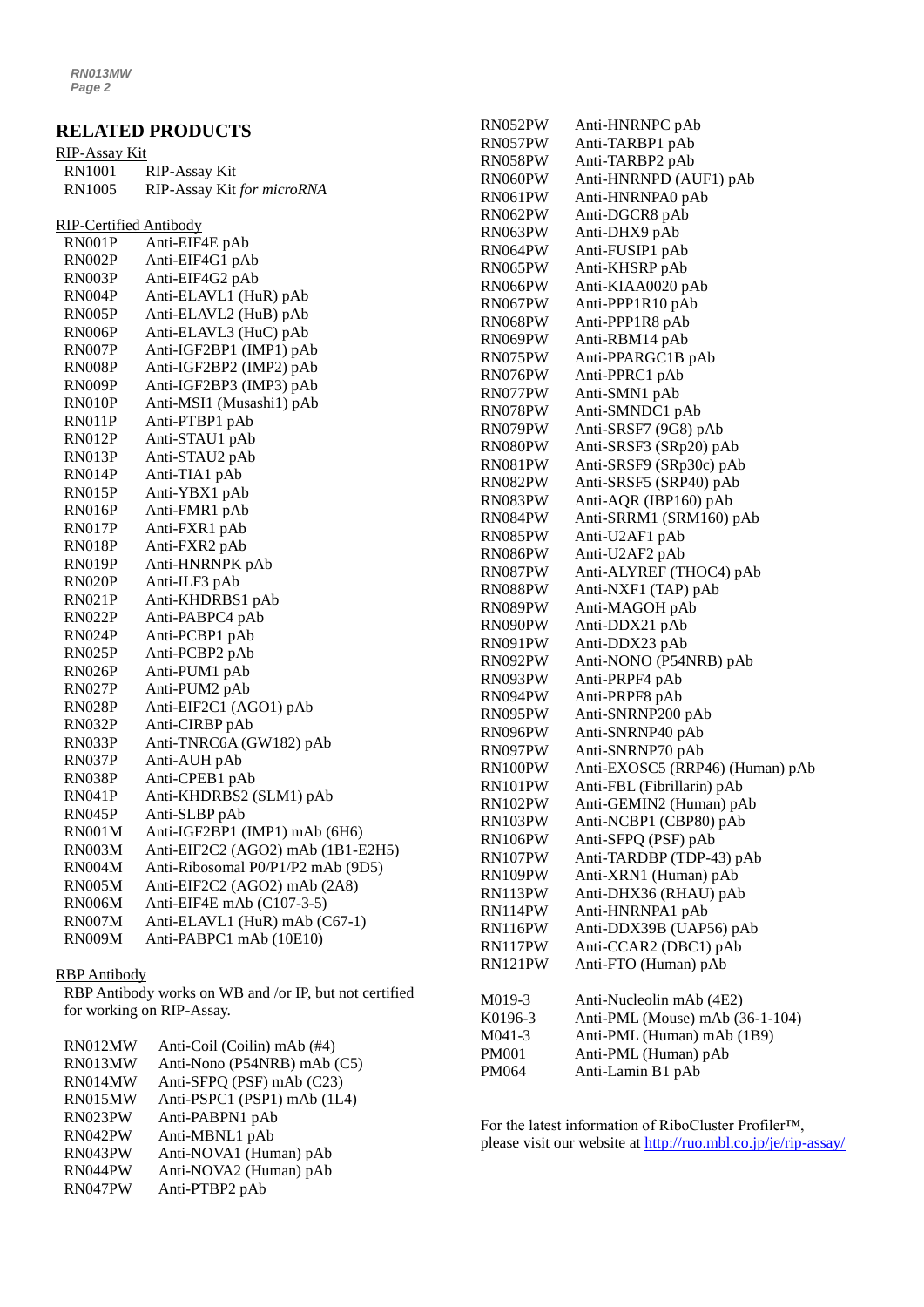#### *a g* **SDS-PAGE & Western blotting**

- 1) Wash 1 x 10<sup>7</sup> cells 3 times with PBS and suspend them in 1 mL of Laemmli's sample buffer, then sonicate briefly (up to 10 sec.).
- 2) Centrifuge the tube at 12,000 x g for 5 min. at 4°C and transfer the supernatant to another tube.
- 3) Boil the samples for 3 min. and centrifuge. Load 10 µL of the sample per lane in a 1-mm-thick SDS-polyacrylamide gel (12.5% acrylamide) for electrophoresis.
- 4) Blot the protein to a polyvinylidene difluoride (PVDF) membrane at 1 mA/cm<sup>2</sup> for 1 hr. in a semi-dry transfer system (Transfer Buffer: 25 mM Tris, 190 mM glycine, 20% MeOH). See the manufacturer's manual for precise transfer procedure.
- 5) To reduce nonspecific binding, soak the membrane in 10% skimmed milk (in PBS, pH 7.2) for 1 hr. at room temperature.
- 6) Wash the membrane with PBS-T (0.05% Tween-20 in PBS) [5 min. x 3 times].
- 7) Incubate the membrane with primary antibody diluted with 1% skimmed milk (in PBS, pH 7.2) as suggested in the **APPLICATIONS** for 1 hr. at room temperature. (The concentration of antibody will depend on the conditions.)
- 8) Wash the membrane with PBS-T (5 min. x 3 times).
- 9) Incubate the membrane with the 1:10,000 of [Anti-IgG \(Mouse\) pAb-HRP](http://ruo.mbl.co.jp/g/dtl/A/330/) (MBL; code no. 330) diluted with 1% skimmed milk (in PBS, pH 7.2) for 1 hr. at room temperature.
- 10) Wash the membrane with PBS-T (5 min. x 3 times).
- 11) Wipe excess buffer on the membrane, then incubate it with appropriate chemiluminescence reagent for 1 min. Remove extra reagent from the membrane by dabbing with paper towel, and seal it in plastic wrap.
- 12) Expose to an X-ray film in a dark room for 3 min. Develop the film as usual. The condition for exposure and development may vary.

(Positive controls for Western blotting; NIH/3T3, MEF, WR19L, Rat1, C2C12 and CHO)



*Western blot analysis of Nono (P54NRB)*

Lane 1: HeLa Lane 2: Jurkat Lane 3: NIH/3T3 Lane 4: MEF Lane 5: WR19L Lane 6: Rat1 Lane 7: C2C12 Lane 8: CHO

Immunoblotted with Anti-Nono (P54NRB) mAb (RN013MW)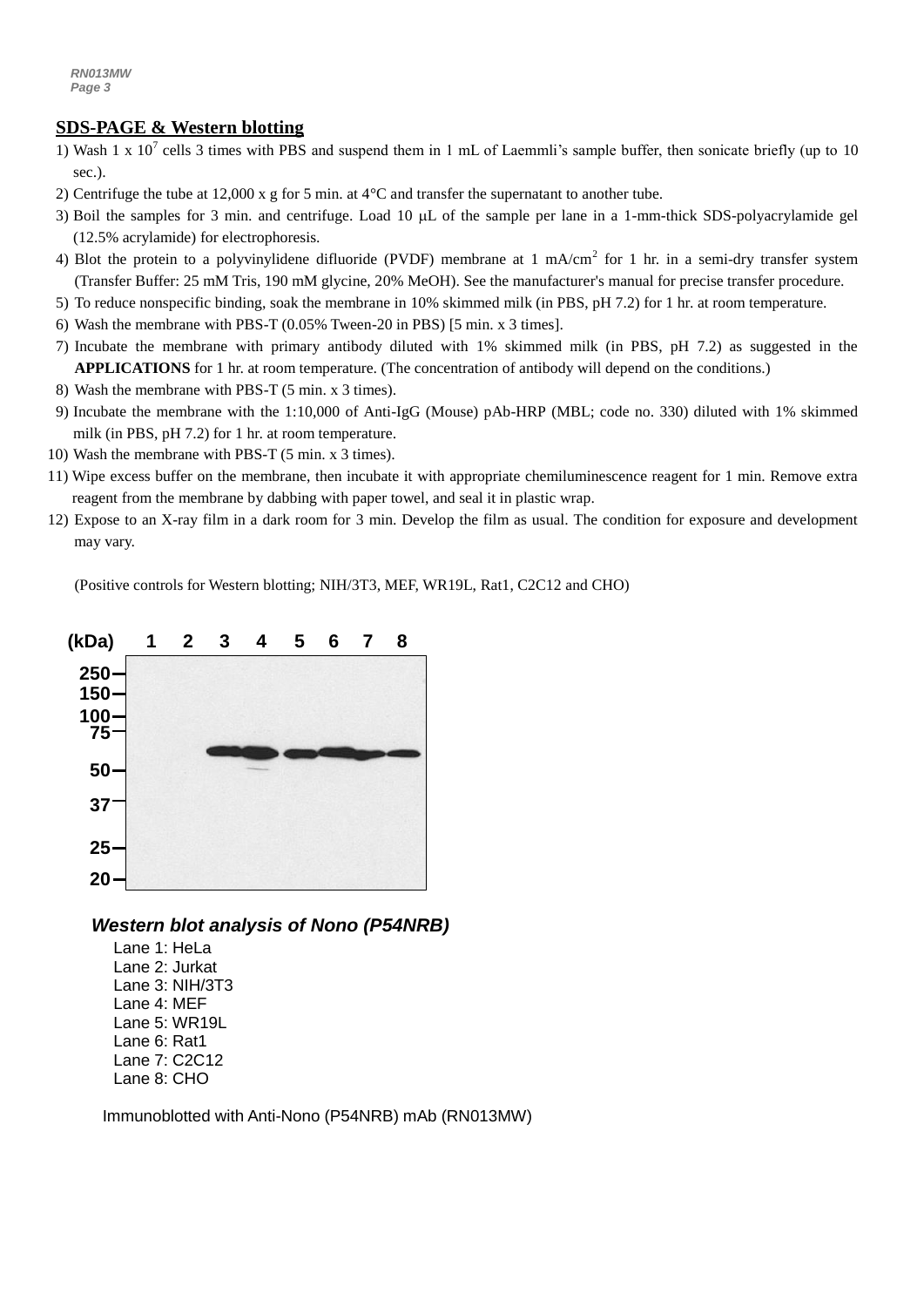#### **Immunoprecipitation**

- 1) Wash 1 x 10<sup>7</sup> cells 3 times with PBS and suspend them with 1 mL of Extraction buffer [50 mM Tris-HCl (pH 7.4), 150 mM NaCl, 0.05% NP-40] containing appropriate protease inhibitors, then sonicate briefly (up to 15 sec.).
- 2) Incubate the tube for 15 min. on ice.
- 3) Centrifuge the tube at 12,000 x g for 5 min. at 4°C and transfer the supernatant to another tube.
- 4) Mix 20  $\mu$ L of 50% protein A agarose beads slurry resuspended in 400  $\mu$ L of IP buffer [10 mM Tris-HCl (pH 8.0), 500 mM NaCl, 0.1% NP-40] with primary antibody as suggested in the **APPLICATIONS**. Incubate with gentle agitation for 1 hr. at room temperature.
- 5) Wash the beads 3 times with 1 mL of IP buffer.
- 6) Add 250  $\mu$ L of cell lysate (prepared sample from step 3), then incubate with gentle agitation overnight at  $4^{\circ}$ C.
- 7) Wash the beads 6 times with 1 mL of Extraction buffer.
- 8) Resuspend the beads in 20  $\mu$  of Laemmii's sample buffer, boil for 3 min. and centrifuge.
- 9) Load 10 µL of the sample per lane in a 1 mm-thick SDS-polyacrylamide gel (12.5% acrylamide) for electrophoresis.
- 10) Blot the protein to a polyvinylidene difluoride (PVDF) membrane at 1 mA/cm<sup>2</sup> for 1 hr. in a semi-dry transfer system (Transfer Buffer: 25 mM Tris, 190 mM glycine, 20% methanol). See the manufacturer's manual for precise transfer procedure.
- 11) To reduce nonspecific binding, soak the membrane in 10% skimmed milk (in PBS, pH 7.2) for 1 hr. at room temperature.
- 12) Wash the membrane with PBS-T [0.05% Tween-20 in PBS] (5 min. x 3 times).
- 13) Incubate the membrane with 1 g/mL of Anti-Nono (P54NRB) mAb (MBL; code no. RN013MW) diluted with 1% skimmed milk (in PBS, pH 7.2) for 1 hr. at room temperature. (The concentration of antibody will depend on the conditions.)
- 14) Wash the membrane with PBS-T (5 min. x 3 times).
- 15) Incubate the membrane with 1:1,000 of Mouse TrueBlot® ULTRA: Anti-Mouse Ig HRP (Rockland Immunochemicals; code no. 18-8817-31) diluted with 1% skimmed milk (in PBS, pH 7.2) for 1 hr. at room temperature.
- 16) Wash the membrane with PBS-T (5 min. x 3 times).
- 17) Wipe excess buffer on the membrane, then incubate it with appropriate chemiluminescence reagent for 1 min. Remove extra reagent from the membrane by dabbing with a paper towel, and seal it in a plastic wrap.

Expose to an X-ray film in a dark room for 5 min. Develop the film as usual. The condition for exposure and development may vary.



#### *Immunoprecipitation of Nono (P54NRB) from NIH/3T3 cells*

- Lane 1: IP with 5  $\mu$ g of Mouse IgG2a (isotype control) (M076-3) Lane 2: IP with 2  $\mu$ g of Anti-Nono (P54NRB) mAb (RN013MW)
- Lane 3: IP with 5  $\mu$ g of Anti-Nono (P54NRB) mAb (RN013MW)

Immunoblotted with RN013MW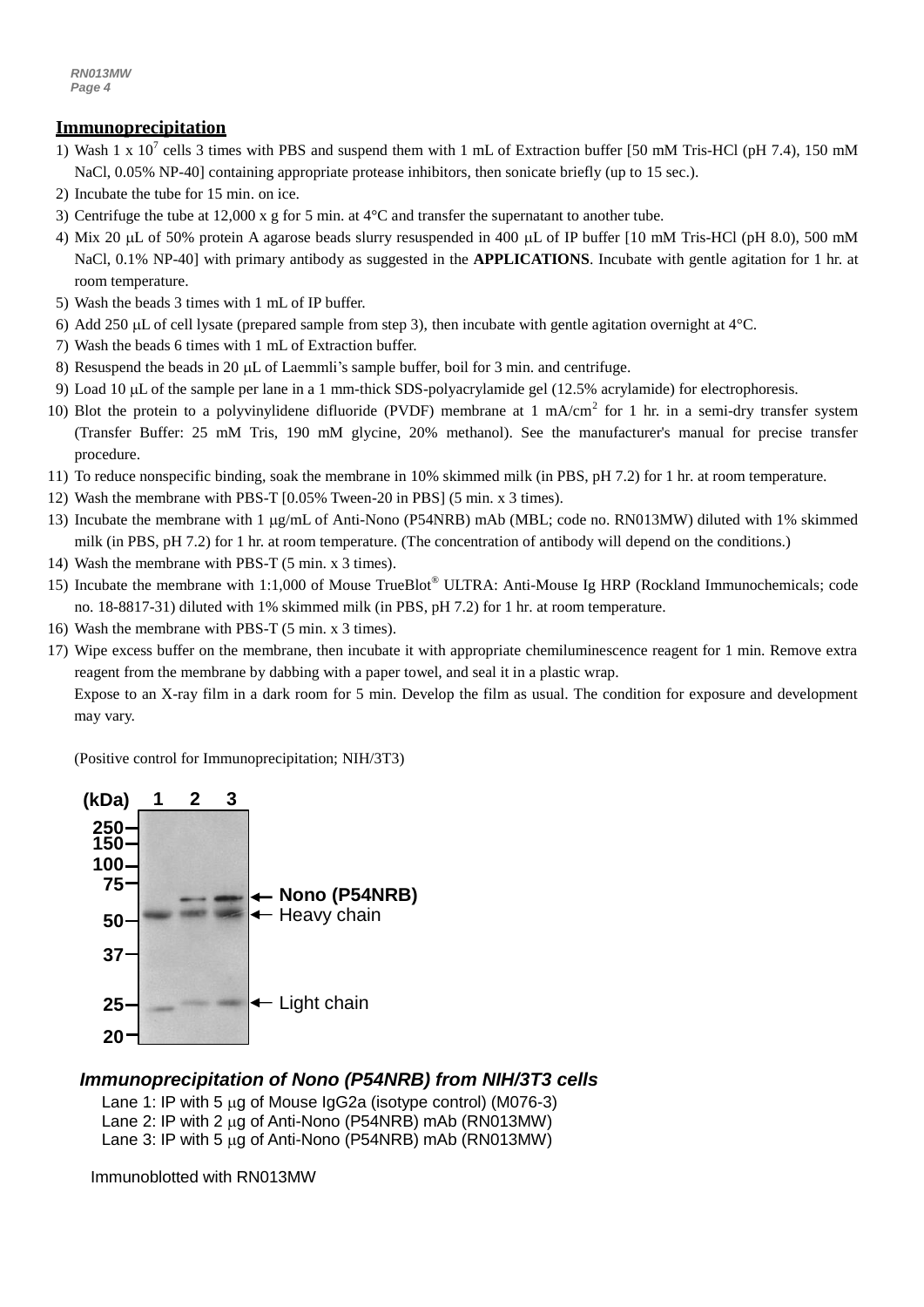#### **Immunohistochemical staining for formalin fixed paraffin-embedded section**

- 1) Deparaffinize the sections with Xylene 3 times for 5 min. each.
- *5* 2) Wash the slides with Ethanol 3 times for 5 min. each.
- 3) Wash the slides with PBS 3 times for 5 min. each.
- 4) Remove the slides from PBS and heat-treated with 10 mM Citrate buffer (pH 6.2) for 20 min. at 100°C using microwave oven.
- 5) Let the slides cool down at room temperature in the Citrate buffer.
- 6) Remove the slides from the Citrate buffer and block endogenous peroxidase with  $3\%$  H<sub>2</sub>O<sub>2</sub> in PBS for 10 min.
- 7) Wash the slides with PBS 2 times for 5 min. each.
- 8) Remove the slides from PBS, wipe gently around each section and cover tissues with blocking buffer (20 mM HEPES, 1% BSA, 135 mM NaCl) for 5 min. at room temperature (20~25°C) to block non-specific staining. Do not wash.
- 9) Tip off the blocking buffer, wipe gently around each section and cover tissues with primary antibody diluted with blocking buffer as suggested in the **APPLICATIONS** for 1 hr. at 4°C. (The concentration of antibody will depend on the conditions.)
- 10) Wash the slides 3 times in PBS for 5 min. each.
- 11) Wipe gently around each section and cover tissues with Histostar (Ms + Rb) (MBL; code no. 8460). Incubate for 1 hr. at room temperature.
- 12) Wash the slides 3 times in PBS for 5 min. each.
- 13) Visualize by reacting for 10 min. with Histostar DAB (MBL; code no. 8469) at room temperature. \*DAB is a suspect carcinogen and must be handled with care. Always wear gloves.
- 14) Wash the slides in water for 5 min.
- 15) Counter stain in hematoxylin for 1 min., wash the slides 3 times in water for 5 min. each, and then immerse the slides in PBS for 5 min.
- 16) Dehydrate by immersing in Ethanol 3 times for 3 min. each, followed by immersing in Xylene 3 times for 3 min. each. Now ready for mounting.

#### (Positive control for Immunohistochemistry; Mouse testis)



*Immunohistochemical detection of Nono (P54NRB) in mouse testis* Brown: Anti-Nono (P54NRB) mAb (RN013MW) Blue: Hematoxylin